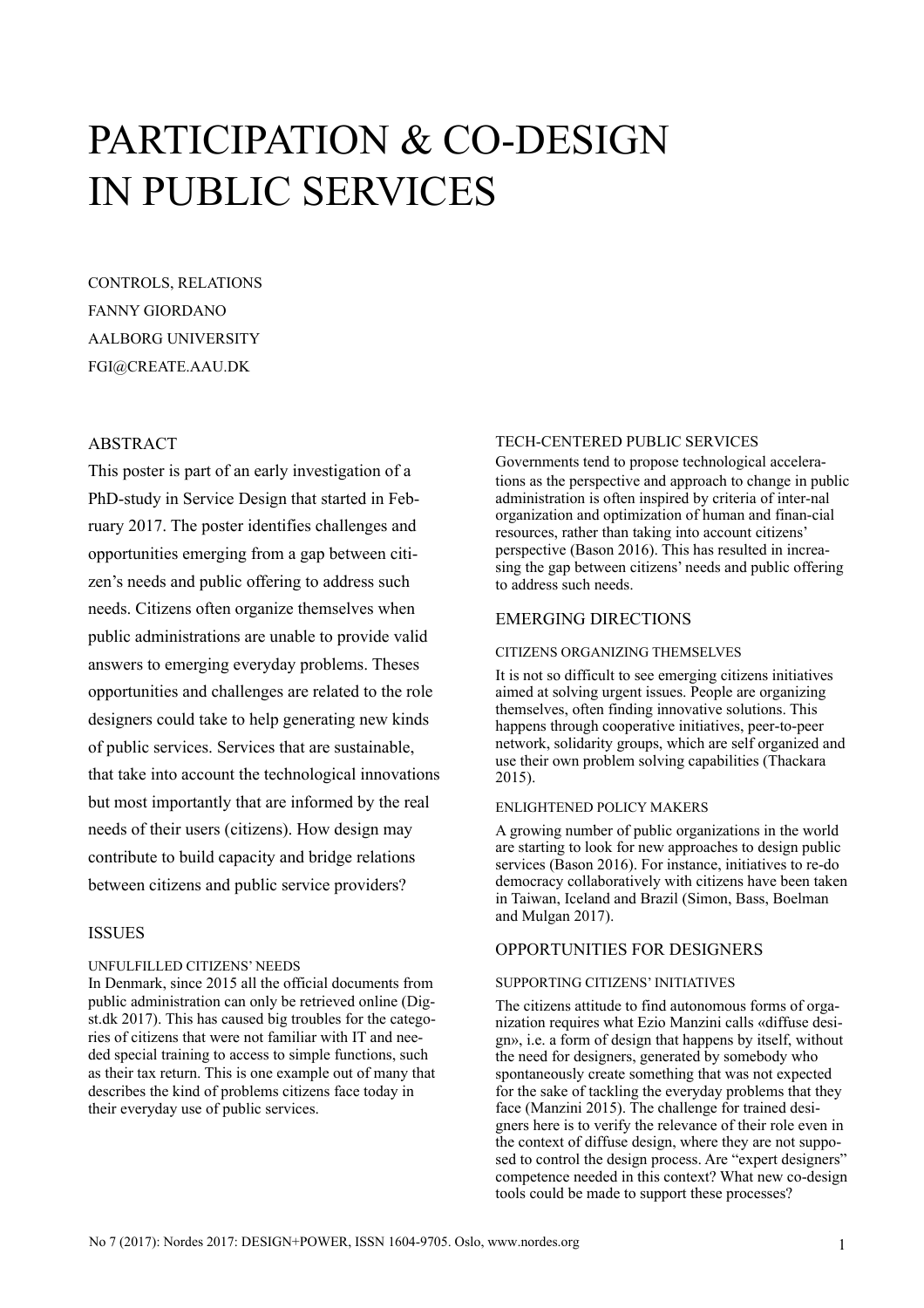#### INFRASTRUCTURING PARTICIPATION

A considerable body of research related to participatory design and co-design has been built since the 70's (Halskov and Hansen 2015). Even though we can identify successful stories, it appears that the theory is not embraced enough to provoke a large scale impact. Furthermore, new factors are coming in the equation, both challenging democratic ideals and opening new areas of research exploration. E.g., the centralization of internet, large scale infrastructuring, open data. This is the opportunity for (service) designers to contribute to a new generation of public services. How might we design these new platforms that could support interactions between citizens and public organizations on a large scale?

## EMBEDDING DESIGN IN GOVERNMENTS

Regarding the public administrations themselves and their capabilities to innovate or support innovation, designers can have a very important role. They should build professional capabilities and skills to create or influence an innovation framework that facilitates innovation in public administration. This means being able to work at the governance / policy level. In this case, what are these professional capabilities and skills designers need to acquire? How might designers build innovation / design / creative capacity into public organizations? How to make sure that the innovation emerging from participatory actions is supported by a policy / cultural framework that supports its adoption or scalability?

#### **CONCLUSION**

In this poster, the interpretation of power was addressed through the lens of participation, co-design and governance. In my understanding, this contribution covers the thematic *Controls* in the sense that the research proposes a new balance and distribution of power and control when it comes to designing public services. Both designers and public organizations are called to recognize citizens' innovative initiatives and empower them to create tomorrow's public services. The relation government-citizen and designer-user are challenged. As a reason it could also equally cover the thematic Relation. See the poster (Figure 1) on page 3.

# EXPECTATION FROM NORDES.2017

I would expect from other participants in the PhD Consortium to challenge my approach, to discuss design research methodologies and to hear inspiring experiences of co-design in public services or other contexts. I would also like to use the poster as trigger to find other researchers in Scandinavia and beyond who explore the same theme as me.

## REFERENCING

Bason, C. (2016) *Design for Policy*. London: Routledge.

Digst.dk. (2017) *The Danish public sector reaches ambitious digital milestone.* [Online]. [Accessed 1 March 2017]. Available from: https:// www.digst.dk/Servicemenu/English/Policy-and-Strategy/eGOV-strategy/The-Danish-public-sectorreaches-ambitious-digital-milestone.

- Halskov, K. and Hansen, N. B. (2015) The diversity of participatory design research practice at PDC 2002-2012. *International Journal of Human-Computer Studies*. [Online]. **74**(February), pp.81-92. [Accessed 2 May 2017]. Available from: http:// www.sciencedirect.com/science/article/pii/ S1071581914001220
- Manzini, E. (2015) *Design, When Everybody Designs: An Introduction to Design for Social Innovation.* Cambridge, Mass: The MIT Press.
- Simon, J., Bass, T., Boelman, V. and Mulgan, G. (2017) *Digital Democracy: The tools transforming political engagement.* [Online]. London: Nesta. [Accessed 6 March 2017]. Available from: http:// www.nesta.org.uk/sites/default/files/digital\_democracy.pdf

Thackara, J.(2015) *How to Thrive in the Next Economy.*  London: Thames & Hudson.